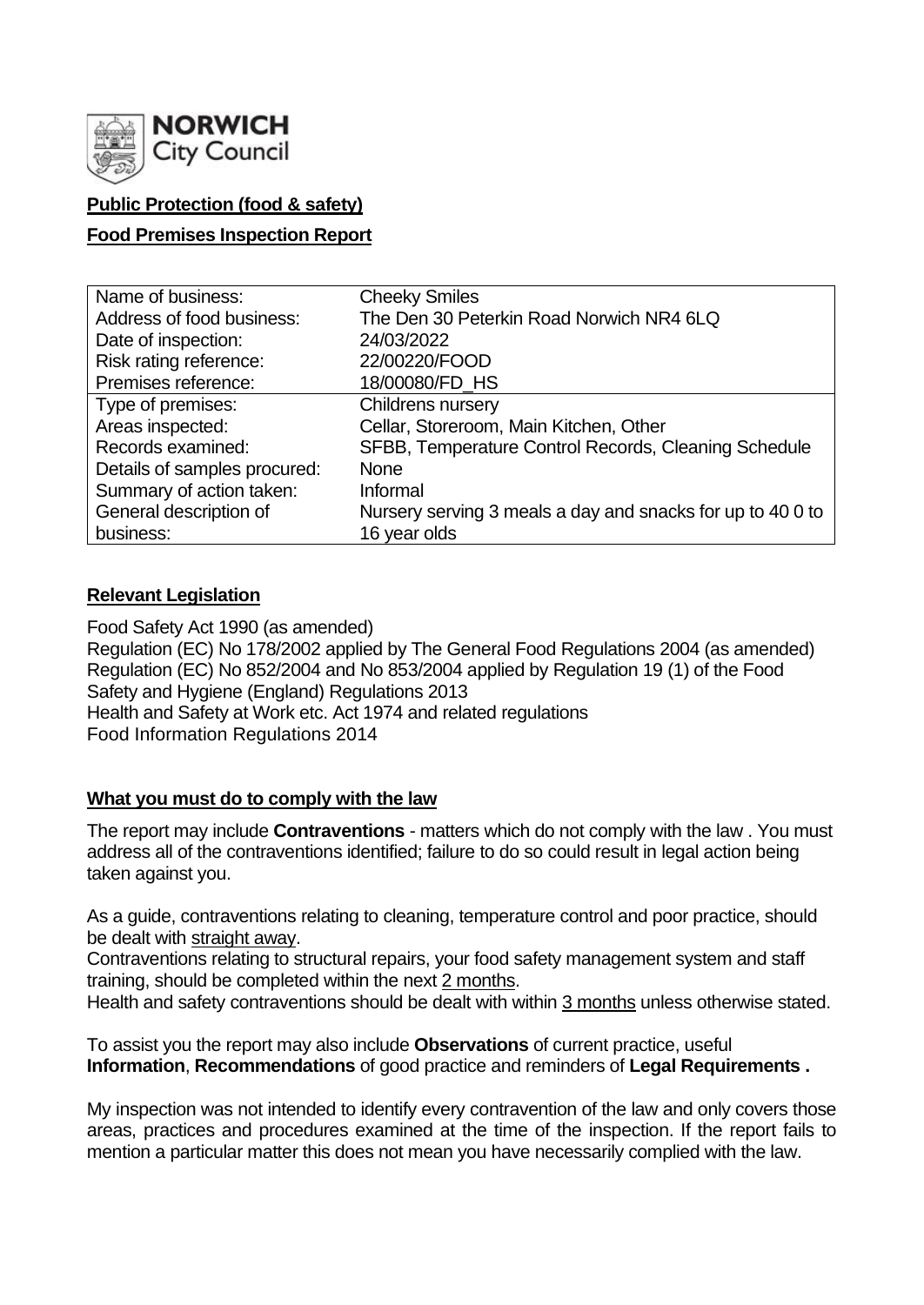# **FOOD SAFETY**

## **How we calculate your Food Hygiene Rating:**

The food safety section has been divided into the three areas which you are scored against for the hygiene rating: 1. food hygiene and safety procedures, 2. structural requirements and 3. confidence in management/control procedures. Each section begins with a summary of what was observed and the score you have been given. Details of how these scores combine to produce your overall food hygiene rating are shown in the table.

| <b>Compliance Area</b>                     |          |    |           | <b>You Score</b> |           |    |           |    |                |  |  |
|--------------------------------------------|----------|----|-----------|------------------|-----------|----|-----------|----|----------------|--|--|
| <b>Food Hygiene and Safety</b>             |          |    |           | $\overline{0}$   | 5         | 10 | 15        | 20 | 25             |  |  |
| <b>Structure and Cleaning</b>              |          |    |           | $\Omega$         | 5.        | 10 | 15        | 20 | 25             |  |  |
| Confidence in management & control systems |          |    |           | $\Omega$         | 5         | 10 | 15        | 20 | 30             |  |  |
|                                            |          |    |           |                  |           |    |           |    |                |  |  |
| <b>Your Total score</b>                    | $0 - 15$ | 20 | $25 - 30$ |                  | $35 - 40$ |    | $45 - 50$ |    | > 50           |  |  |
| <b>Your Worst score</b>                    | 5        | 10 | 10        |                  | 15        |    | 20        |    | $\blacksquare$ |  |  |
|                                            |          |    |           |                  |           |    |           |    |                |  |  |
| <b>Your Rating is</b>                      | 5        |    |           | 3                | 2         |    |           |    | $\overline{0}$ |  |  |

Your Food Hygiene Rating is 4 - a good standard



# **1. Food Hygiene and Safety**

Food hygiene standards are high. You demonstrated a very good standard of compliance with legal requirements. You have safe food handling practices and procedures and all the necessary control measures to prevent cross-contamination are in place. Some minor contraventions require your attention. **(Score 5)**

### Contamination risks

**Contravention** The following exposed food to the general risk of cross-contamination with bacteria or allergens or its physical contamination with dirt, foreign objects or chemicals:

- some dry goods were open, and should be sealed or stored in containers once opened
- shell eggs were stored next to wrapped garlic bread

**Guidance** The FSA (visit www.food.gov.uk for more information) has issued guidance on controlling E.coli 0157 through:

- the complete separation of raw and ready-to-eat food
- the correct use of wash-hand basins and thorough handwashing
- having dedicated equipment (including complex equipment) for raw and readyto-eat foods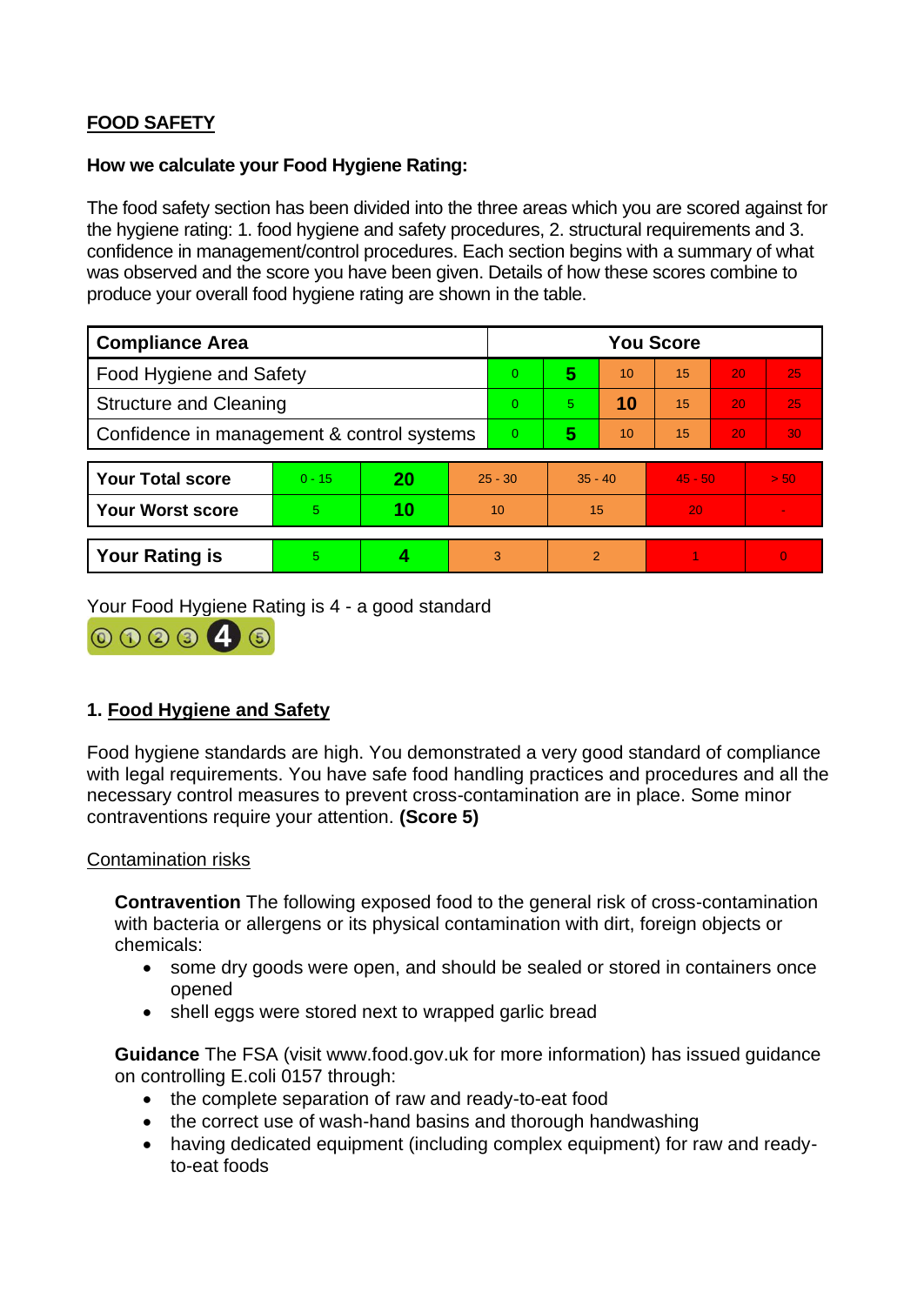- thorough 2-stage cleaning and the correct use of sanitisers
- and by controlling the risks posed by soily vegetables.

**Observation** I was pleased to see you were generally able to demonstrate effective controls to prevent cross-contamination.

#### Hand-washing

**Contravention** The following indicated that hand-washing was not suitably managed:

• equipment was seen draining to the side of the wash hand basin where it had been washed up

**Information** We have a handwashing demonstration kit which you might like to borrow in order to demonstrate the principles of correct handwashing to your staff. Contact the Duty Officer on 01603 212747 for more information.

**Recommendation** After washing hands food handlers should turn the taps off using paper towel to prevent them from re contaminating their hands.

I suggest you label one sink clearly for hand washing, as they all look similar. In the other Kitchen the wash basin was a different style and more easily identifiable.

I also recommend that the soap and towel dispensers be located near the wash basin.

#### Personal Hygiene

**Observation** I was pleased to see that standards of personal hygiene were high.

#### Temperature Control

**Recommendation** Infrared thermometers can be used as a simple and speedy way of checking the surface temperatures of hot and cold food. When using them you need to remember that they measure the surface temperature of the food or wrapping rather than the core temperature.

**Observation** I was pleased to see you were able to limit bacterial growth and/or survival by applying appropriate temperature controls at points critical to food safety and that you were monitoring temperatures.

#### Unfit food

**Information** High risk items bear a use by date. You must not sell, use or intend to sell such items and should ensure you have checks in place to remove these from use.

**Recommendation** You should have a system to identify when open or prepared foods need to be used by or discarded, to ensure the food is fit for consumption. I recommend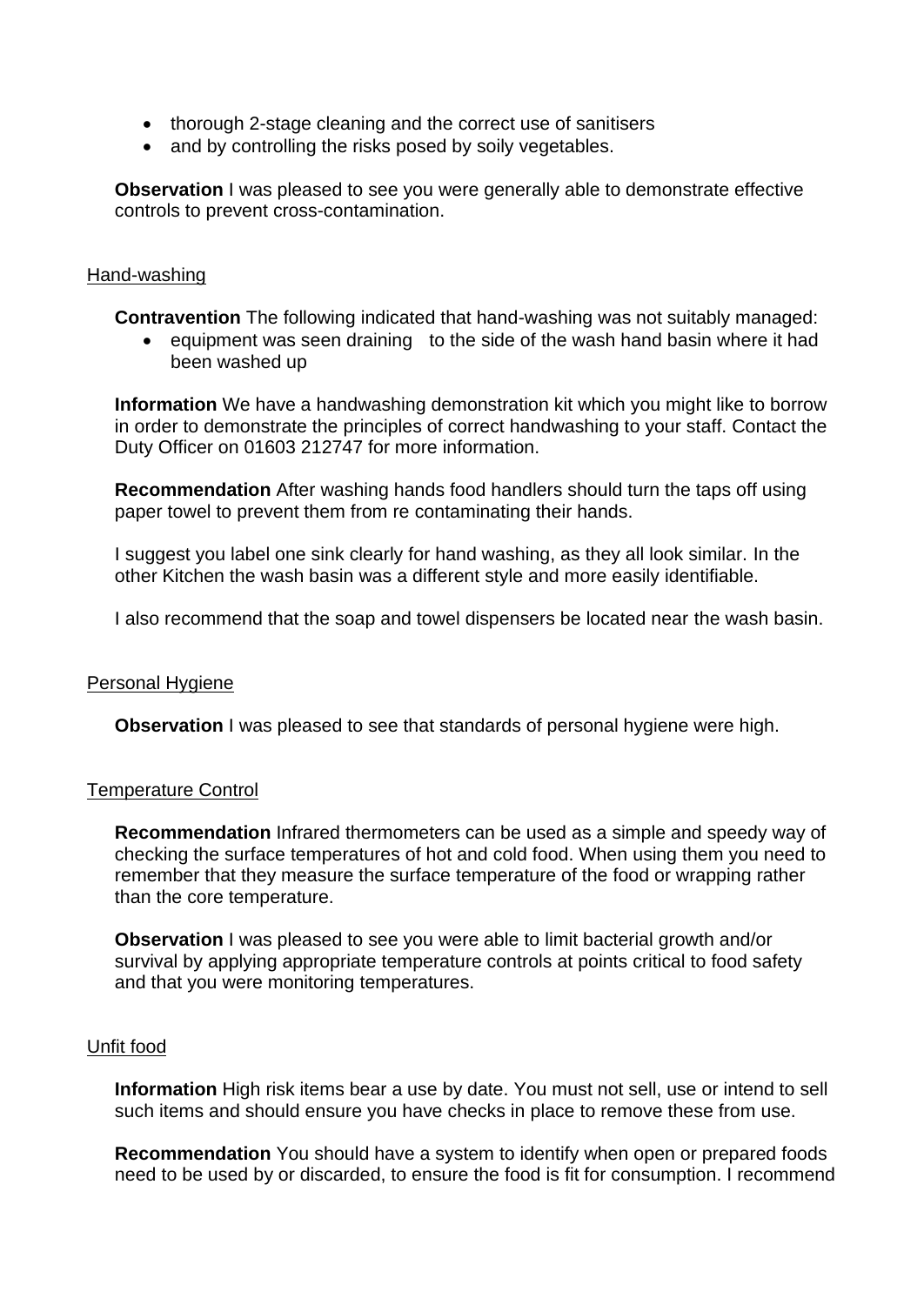you apply labels which give a date that is 2 days after the day of production e.g. if food is opened on Monday it should be used by the end of Wednesday (an exception is rice which should not be kept longer than 24 hours)

Only small amounts of perishable items are kept, as there is a set menu.

#### Poor Practices

**Guidance** It is permitted to sell food after its best before date, but becomes an offence if it is not of the nature, substance or quality demanded by the consumer. You must check the food and make sure your customers are aware that it is passed the best before date.

# **2. Structure and Cleaning**

The structure facilities and standard of cleaning and maintenance are of a generally satisfactory standard but there are some repairs and/or improvements which are required in order for you to comply with the law. Pest control and waste disposal provisions are adequate. The contraventions require your attention; although not critical to food safety they may become so if not addressed. **(Score 10)**

Cleaning of Structure/Structural Standards

**Contravention** The following items were dirty and require more frequent and thorough cleaning:

• areas of the cellar store walls and floor

**Contravention** The following items could not be effectively cleaned and must be covered or made non-absorbent:

• some areas of the units in both Kitchens as old and deteriorating

### Cleaning of Equipment and Food Contact Surfaces

**Information** Please refer to www.food.gov.uk/business-guidance/e-coli-crosscontamination-guidance

**Observation** You had dedicated equipment for the preparation of raw and ready-to-eat foods.

#### Cleaning Chemicals / Materials / Equipment and Methods

**Information** A surface sanitiser may be rendered ineffective if you are not following the correct dilution or allowing a sufficient time for the product to work (CONTACT TIME). Always follow the instructions on the product label.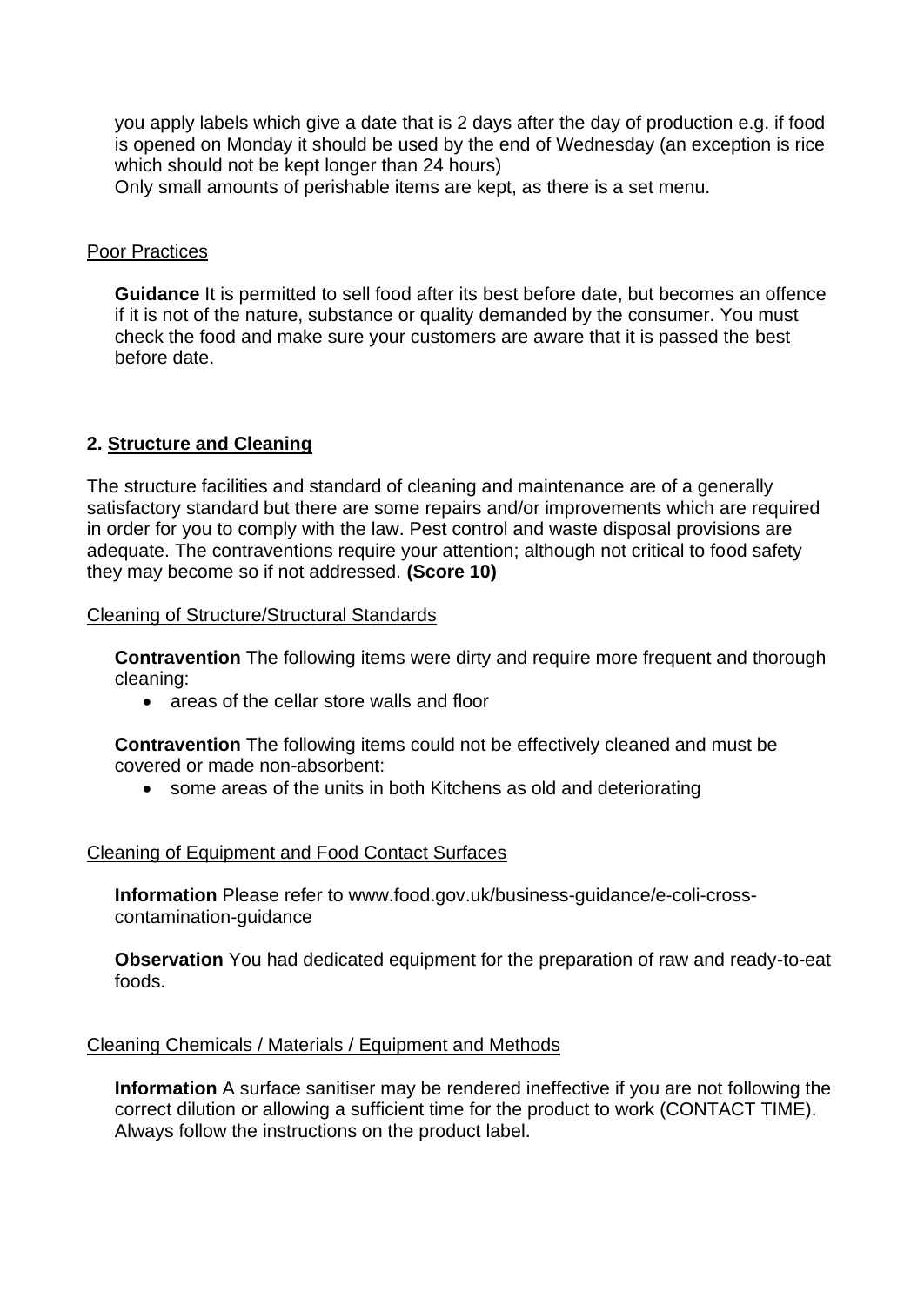**Information** You must ensure that the sanitisers you use are effective against bacteria. Ensure hat they meet the following standards BS EN 1276:1997 and 13697:2001.

**Guidance** Even when using a surface sanitiser you should be following the 'two-stage' cleaning method. Apply the sanitiser once to remove visible dirt and food debris and then a second time to ensure effective disinfection. Make sure you follow the correct contact time for the product.

**Recommendation** Store items such as mops, buckets and rooms in an area, room or cupboard separate from a food areas.

**Observation I** was pleased to see that your cleaning materials, methods and equipment were able to minimise the spread of harmful bacteria between surfaces. Dettol is on the approved list. Nevertheless I recommend you buy a product which states the contact time and British Standard.

### **Maintenance**

**Contravention** The following had not been suitably maintained and must be repaired or replaced:

• in both Kitchens some of the cupboards were in disrepair, due to them being old and domestic style.

#### Facilities and Structural provision

**Contravention** The following facilities were inadequate and must be improved:

- since Covid you have altered your Kitchen use. You are using the Lakenham Kitchen, and the Tuckswood Kitchen is out of use. The Tuckswood Kitchen was previously used for food preparation, and is larger, and has a better wash basin/sink arrangement. The Lakenham Kitchen was previously for 'children use', but is now used for food preparation. In order to receive deliveries during Covid, you are using the cellar as a store.
- both Kitchens contain units that are domestic in style, and are showing signs of wear. One Kitchen should be designated for commercial food use, and some repairs carried out.
- you have advised that some maintenance/refurbishment is planned, with new commercial free standing units. I would recommend this be done in the Tuckswood Kitchen since it is larger. When this occurs, I understand use of the cellar will cease.

**Observation** You have a dishwasher. I suggest this be retained in any refurbishment.

#### Pest Control

**Observation** I was pleased to see that the premises was proofed against the entry of pests and that pest control procedures were in place.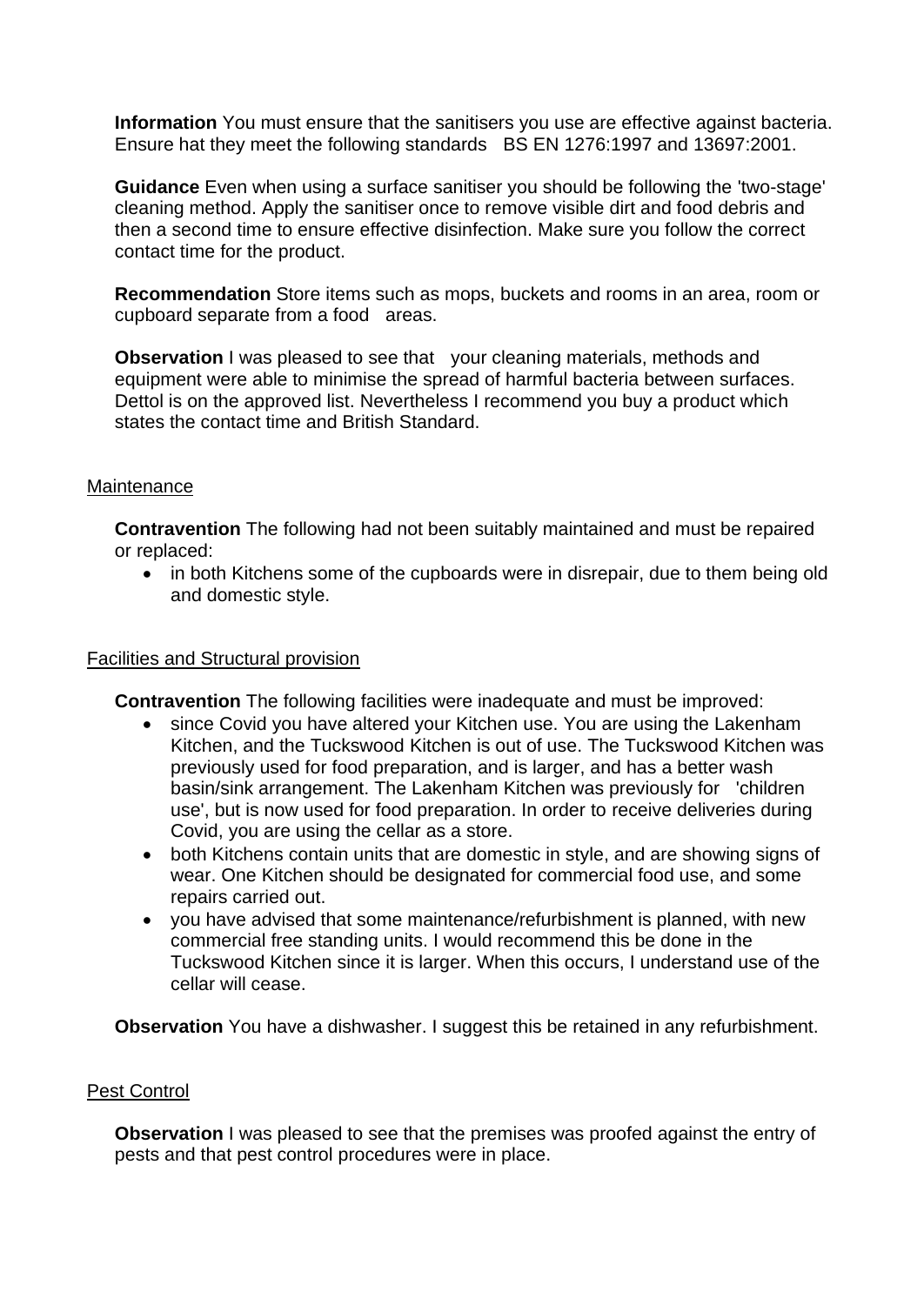# **3. Confidence in Management**

A food safety management system is in place and you demonstrate a very good standard of compliance with the law. You have a good track record. There are some minor contraventions which require your attention. **(Score 5)**

# Type of Food Safety Management System Required

**Observation** Your SFBB/food safety management system was in place and generally working well. I was confident you had effective control over hazards to food. You were maintaining additional records.

**Observation** You were date labelling perishable foods appropriately and could demonstrate effective control over food spoilage organisms.

**Observation** You had colour-coded equipment and effective separation between raw and ready-to-eat food at all stages in your operation.

**Observation** You were monitoring (and recording) the temperatures of your fridges and freezers as well as the temperature of cooked/hot-held food and could demonstrate effective systems for controlling bacterial growth and survival.

### Proving Your Arrangements are Working Well

**Contravention** You are not working to the following safe methods in your SFBB pack. Despite maintaining some additional records the SFBB pack should be used fully:

- you were not completing the daily diary and should use this.
- you should record probe calibration this can be done in the diary.

It is also recommended, for due diligence that you record any cook temperatures.

### **Traceability**

**Observation** Your records were such that food could easily be traced back to its supplier.

### Waste Food and other Refuse

**Observation** You had measures in place to dispose of waste food appropriately and were employing the services of an approved waste contractor.

**Training**